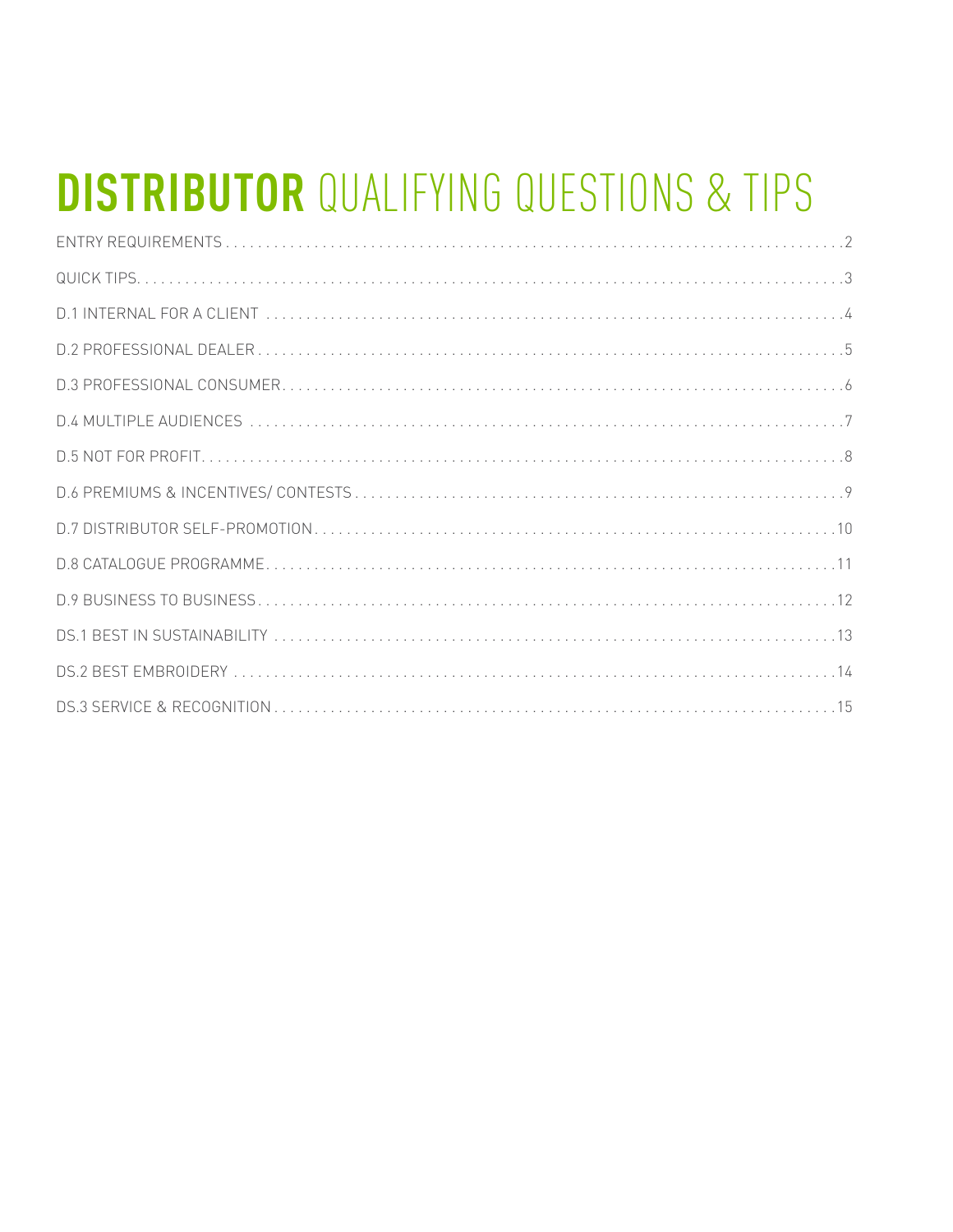### ENTRY REQUIREMENTS

As announced in 2020, the entry process for **PPPC Award will now be done entirely online.** Most categories DO NOT require products to be physically mailed in – judging will now be done online by reviewing photos and entries through the platform.

**Please review the table below for each category's requirements.**

|                                               | Qualifying<br><b>Questions</b>                                                                             | <b>Case Study</b> | <b>Client</b><br><b>Attestation(s)</b> | <b>Photo Upload</b>                    | <b>Mailed Entry</b>   |
|-----------------------------------------------|------------------------------------------------------------------------------------------------------------|-------------------|----------------------------------------|----------------------------------------|-----------------------|
| <b>D.1 Internal for a Client</b>              | Yes                                                                                                        | Yes               | Yes*                                   | Yes                                    | No                    |
| <b>D.2 Professional Dealer</b>                | Yes                                                                                                        | Yes               | Yes*                                   | Yes                                    | No                    |
| <b>D.3 Professional Consumer</b>              | Yes                                                                                                        | Yes               | Yes*                                   | Yes                                    | N <sub>o</sub>        |
| <b>D.4 Multiple Audiences</b>                 | Yes                                                                                                        | <b>Yes</b>        | Yes*                                   | Yes                                    | N <sub>o</sub>        |
| <b>D.5 Not for Profit</b>                     | Yes                                                                                                        | Yes               | Yes*                                   | Yes                                    | No                    |
| D.6 Premiums & Incentives/<br><b>Contests</b> | Yes                                                                                                        | Yes               | Yes*                                   | Yes                                    | No                    |
| <b>D.7 Distributor Self-Promotion</b>         | Yes                                                                                                        | Yes               | N <sub>o</sub>                         | Yes                                    | N <sub>o</sub>        |
| <b>D.8 Catalogue Programme</b>                | Yes                                                                                                        | Yes               | Yes*                                   | Catalogue &<br>Product Photo<br>Upload | No                    |
| <b>D.9 Business to Business</b>               | <b>Yes</b>                                                                                                 | Yes               | Yes*                                   | Yes                                    | N <sub>o</sub>        |
| <b>DS.1 Best in Sustainability</b>            | Yes                                                                                                        | Yes               | Yes*                                   | Yes                                    | N <sub>o</sub>        |
| <b>DS.2 Best Embroidery</b>                   | Yes                                                                                                        | Yes               | No                                     | Yes<br>(reference only)                | Yes<br>(plus artwork) |
| <b>DS.3 Service &amp; Recognition</b>         | Yes                                                                                                        | Yes               | Yes*                                   | Yes                                    | No                    |
| <b>Made in Canada</b>                         | All entries are additionally entered in this category by uploading<br>Canadian country of origin documents |                   |                                        |                                        |                       |

\* Anonymous and on client letterhead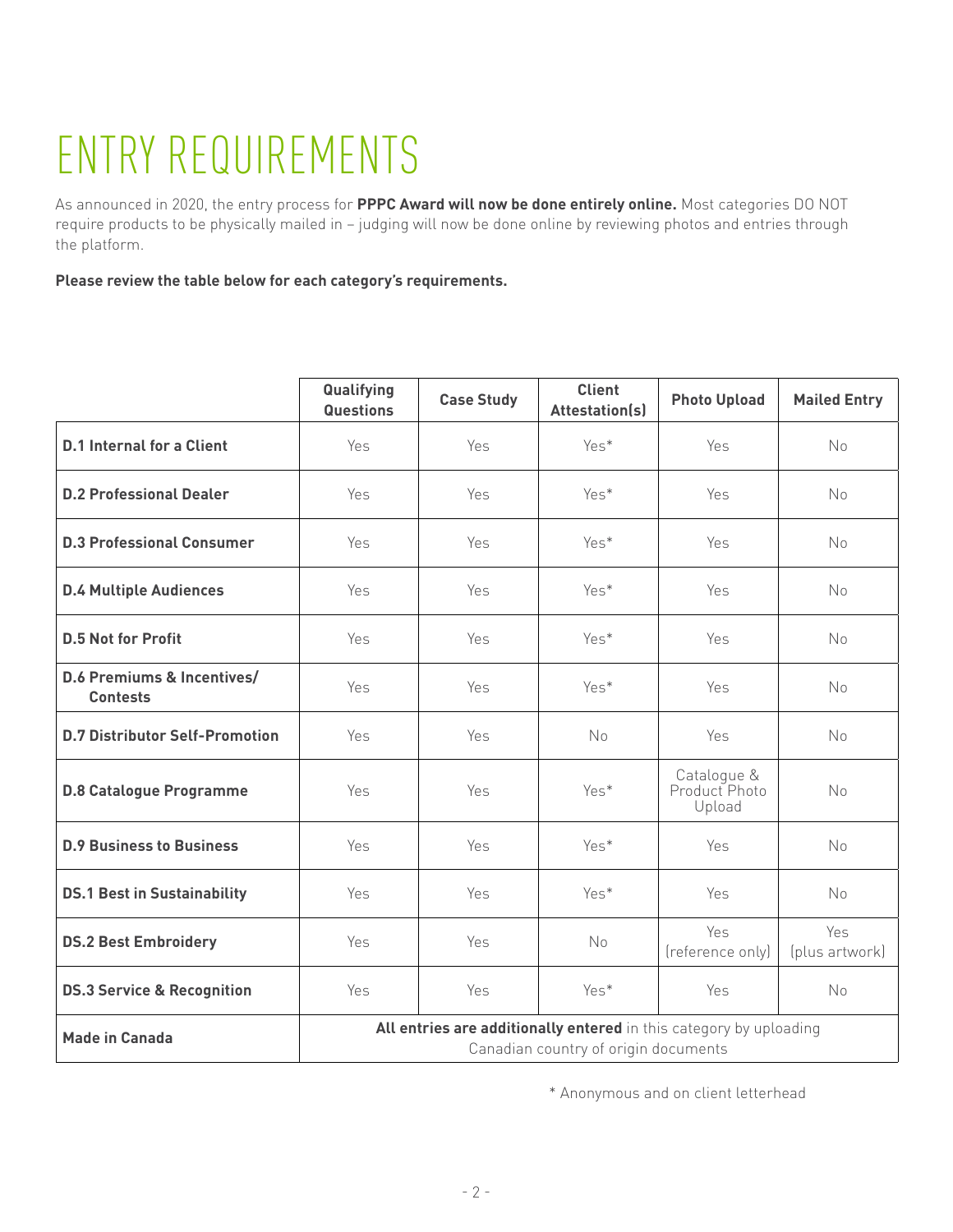

### QUICK TIPS WONDERING HOW TO SPRUCE UP YOUR ENTRY TO IMPRESS THE JUDGES?

#### **Here are a few winning tips:**

- Keep it simple and easy to read
	- You are not required to fulfil online textbox word maximum caps
- Focus on the goal of the promotional programme, and how it was successful in terms of reaching that goal.
- Emphasize all the creative aspects that made it unique or gave it high impact. Please indicate what you, as a submitting distributor, provided to the promotion at hand. What expertise did you add that caused this promotion to be "award worthy"?
- Without identifying yourself, make sure the judges know the extent of your involvement. What did you contribute to the promotion or programme?
- Explain why the products were chosen were they a good fit with the message, the target audience, the strategy?
- Be as specific as possible about how the programme was successful with sales figures, percentages, positive reactions, achievements, and more.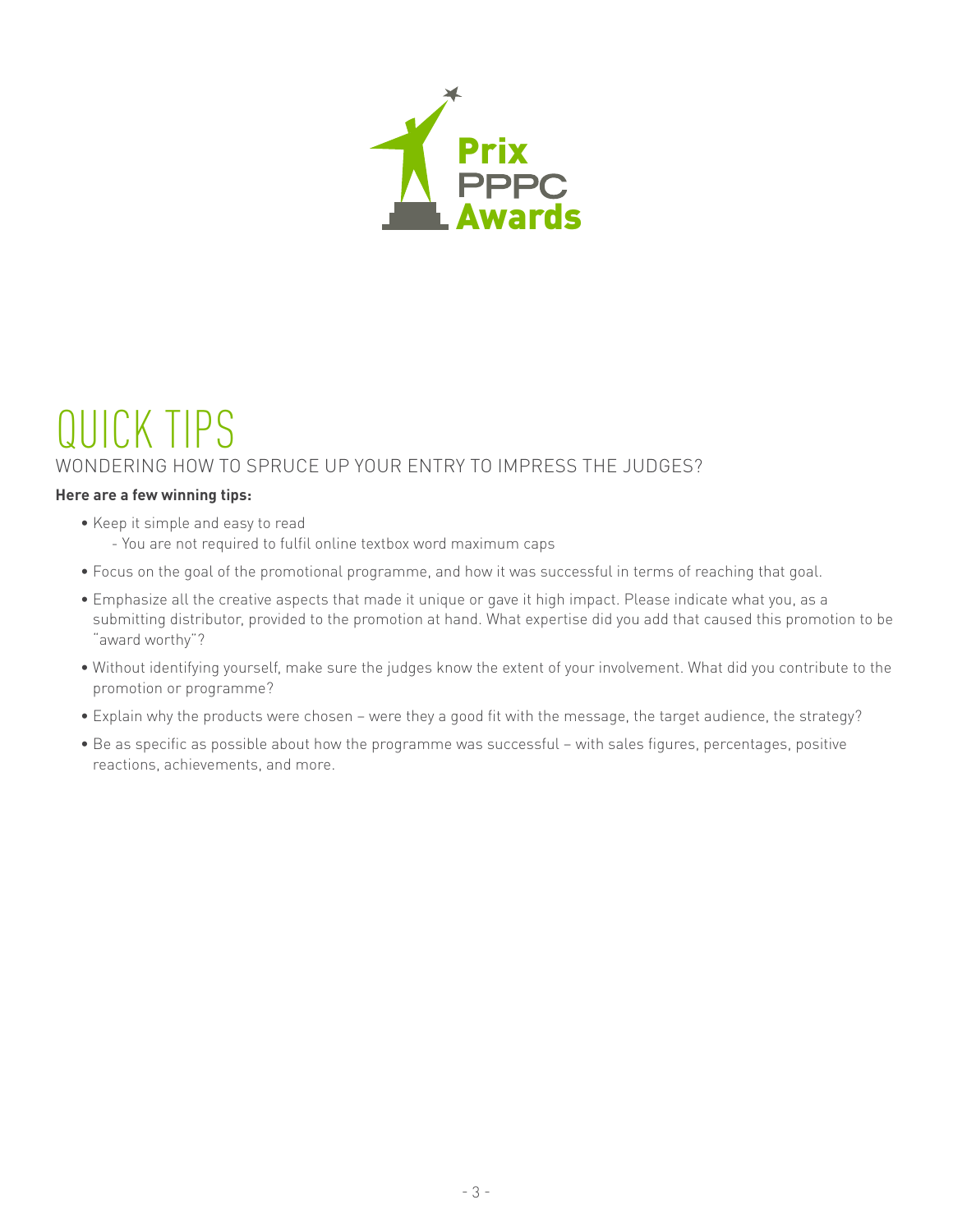

# D.1 INTERNAL FOR A CLIENT

YOUR CLIENT'S EMPLOYEES OR MEMBERS

### Objective – Worth 40% of your total score

- 1. What was the primary objective of the promotion?
	- Response up to 250 words
- 2. Please detail what you as a distributor provided with respect to the originality or creativity of the slogan, promotional products chosen and logo markings.
	- Response up to 250 words

### Strategy and Execution – Worth 40% of your total score

- **3.** Who was the target audience and how many people were targeted? • Response up to 250 words
- 4. What specifically were the promotional products used and why were they chosen? • Response up to 250 words
- **5.** What was the distribution strategy and how was it carried out?
	- Were new technology used and if so, how did it help?
	- Response up to 250 words

#### Results – Worth 20% of your total score

- 6. What specific results can be directly correlated to your promotion?
	- Results should be quantitative and measurable. Indicate how you or your client arrived at the results.
	- Response up to 250 words
	- Option to upload two social media reports/screenshots to demonstrate success

#### Client Attestations

- Client attestations must include a paragraph on how the product or programme specifically achieved the desired results.
- Client attestations are required for this Image Award Entry - You have the option to upload a second attestation, if desired
- In order to ensure the objectivity of the judges, attestations MAY NOT contain your company or employee's names **submissions that are not anonymous will be rejected**
- Attestations must be on CLIENT letterhead to prove legitimacy
- Attestations must be uploaded in PDF or Word format

### Case Study Write-up

Prepare a 300-500 word case study for us to publish in the Weekly if you are a winner. Case study should highlight goals and intentions of your campaign, results, and anything else you'd like to share with members. Don't worry about repeating information from elsewhere in your entry, entry content is only for the judges. Members will ONLY see the information in your 300-500 word case study.

### NEW Photo Upload

**Format:**  High resolution JPEG **Image resolution:**  300DPI JPEG

**Minimum image size: Image format:** Horizontal, Vertical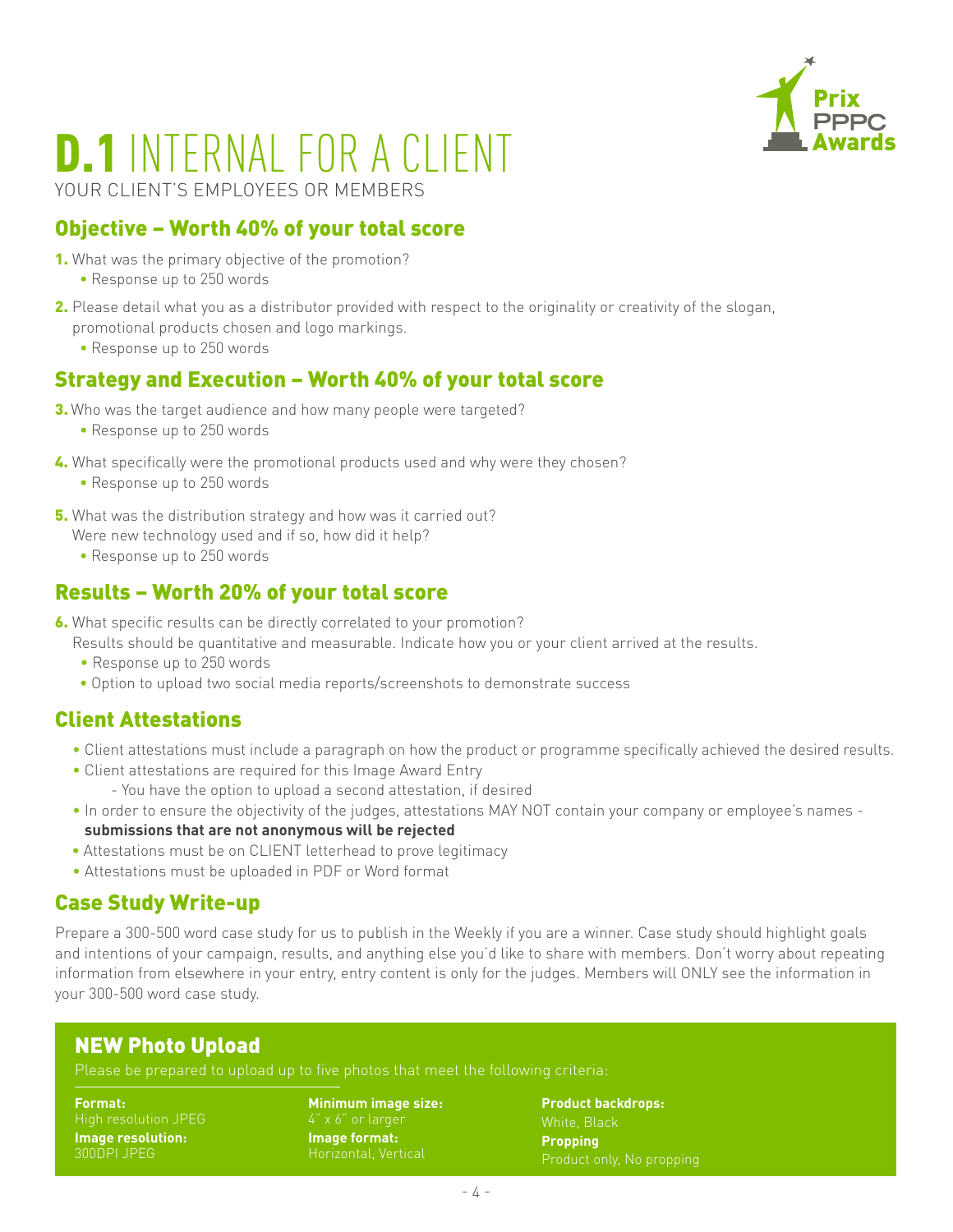

# D.2 PROFESSIONAL DEALER

FOR A CLIENT; TARGETING HIS/HER CONSUMER DEALERS

(independent distributors, wholesalers, retailers, prescribing physicians, or other commercial trade and professional middlemen who sell or distribute products to the general public).

#### Objective – Worth 40% of your total score

- 1. What was the primary objective of the promotion?
	- Response up to 250 words
- 2. Please detail what you as a distributor provided with respect to the originality or creativity of the slogan, promotional products chosen and logo markings.
	- Response up to 250 words

#### Strategy and Execution – Worth 40% of your total score

- **3.** Who was the target audience and how many people were targeted?
	- Response up to 250 words
- 4. What specifically were the promotional products used and why were they chosen? • Response up to 250 words
- **5.** What was the distribution strategy and how was it carried out? Were new technology used and if so, how did it help?
	- Response up to 250 words

#### Results – Worth 20% of your total score

- 6. What specific results can be directly correlated to your promotion? Results should be quantitative and measurable.
	- Indicate how you or your client arrived at the results.
	- Response up to 250 words
	- Option to upload two social media reports/screenshots to demonstrate success

#### Client Attestations

- Client attestations must include a paragraph on how the product or programme specifically achieved the desired results.
- Client attestations are required for this Image Award Entry
	- You have the option to upload a second attestation, if desired
- In order to ensure the objectivity of the judges, attestations MAY NOT contain your company or employee's names **submissions that are not anonymous will be rejected**
- Attestations must be on CLIENT letterhead to prove legitimacy
- Attestations must be uploaded in PDF or Word format

#### Case Study Write-up

Prepare a 300-500 word case study for us to publish in the Weekly if you are a winner. Case study should highlight goals and intentions of your campaign, results, and anything else you'd like to share with members. Don't worry about repeating information from elsewhere in your entry, entry content is only for the judges. Members will ONLY see the information in your 300-500 word case study.

#### NEW Photo Upload

Please be prepared to upload up to five photos that meet the following criteria:

**Format:**  High resolution JPEG **Image resolution:**  300DPI JPEG

**Minimum image size:** 4" x 6" or larger **Image format:**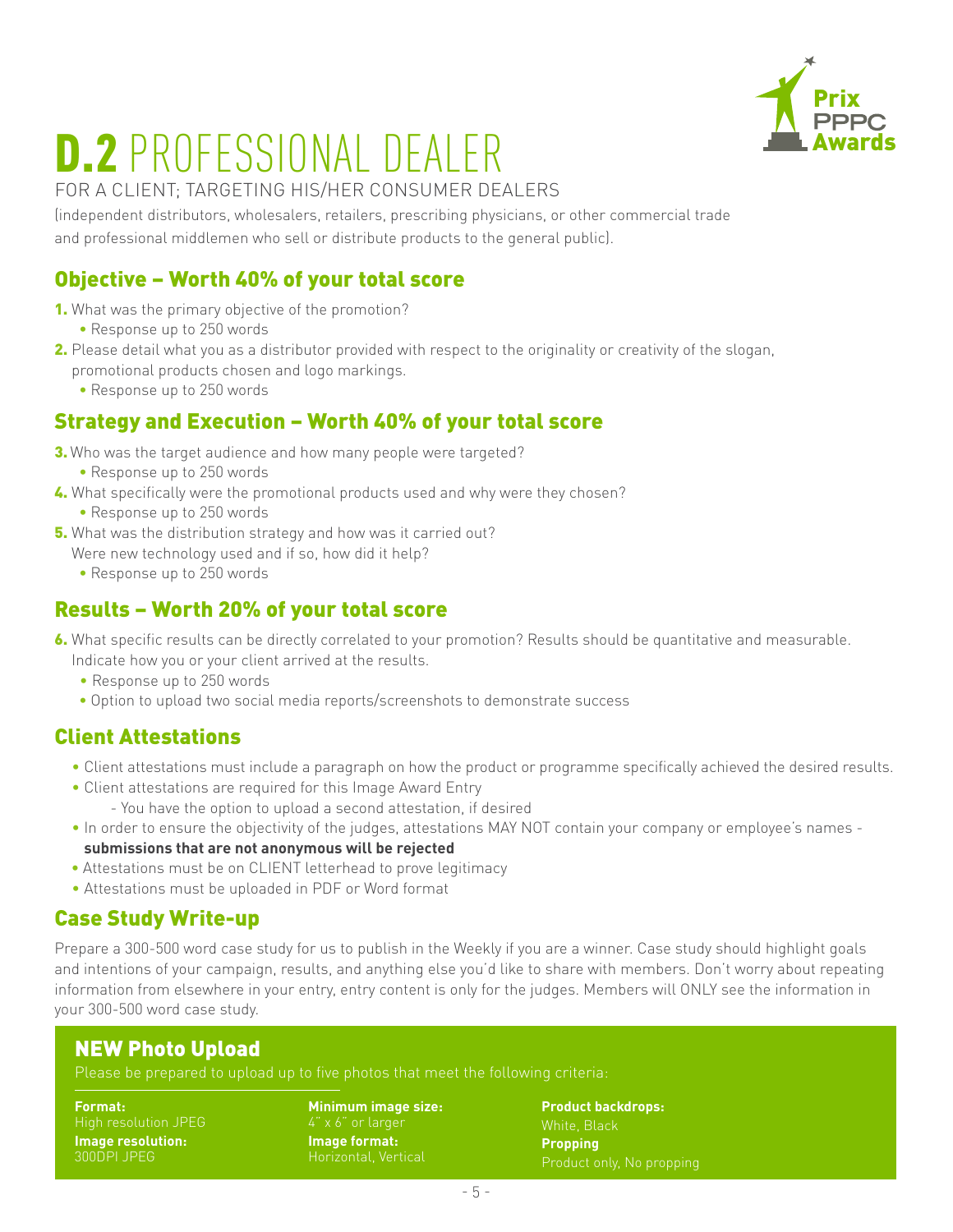

### **D.3 PROFESSIONAL CONSUMER**

FOR A CLIENT; USED TO PROMOTE HIS OR HER PRODUCTS OR SERVICES DIRECTLY TO THE CONSUMER.

#### Objective – Worth 40% of your total score

- 1. What was the primary objective of the promotion? • Response up to 250 words
- 2. Please detail what you as a distributor provided with respect to the originality or creativity of the slogan, promotional products chosen and logo markings.
	- Response up to 250 words

#### Strategy and Execution – Worth 40% of your total score

- 3. Who was the target audience and how many people were targeted?
	- Response up to 250 words
- 4. What specifically were the promotional products used and why were they chosen? • Response up to 250 words
- **5.** What was the distribution strategy and how was it carried out?

Were new technology used and if so, how did it help?

• Response up to 250 words

#### Results – Worth 20% of your total score

6. What specific results can be directly correlated to your promotion?

Results should be quantitative and measurable. Indicate how you or your client arrived at the results.

- Response up to 250 words
- Option to upload two social media reports/screenshots to demonstrate success

#### Client Attestations

- Client attestations must include a paragraph on how the product or programme specifically achieved the desired results.
- Client attestations are required for this Image Award Entry
	- You have the option to upload a second attestation, if desired
- In order to ensure the objectivity of the judges, attestations MAY NOT contain your company or employee's names **submissions that are not anonymous will be rejected**
- Attestations must be on CLIENT letterhead to prove legitimacy
- Attestations must be uploaded in PDF or Word format

#### Case Study Write-up

Prepare a 300-500 word case study for us to publish in the Weekly if you are a winner. Case study should highlight goals and intentions of your campaign, results, and anything else you'd like to share with members. Don't worry about repeating information from elsewhere in your entry, entry content is only for the judges. Members will ONLY see the information in your 300-500 word case study.

#### NEW Photo Upload

**Format:**  High resolution JPEG **Image resolution:**  300DPI JPEG

**Minimum image size: Image format:** Horizontal, Vertical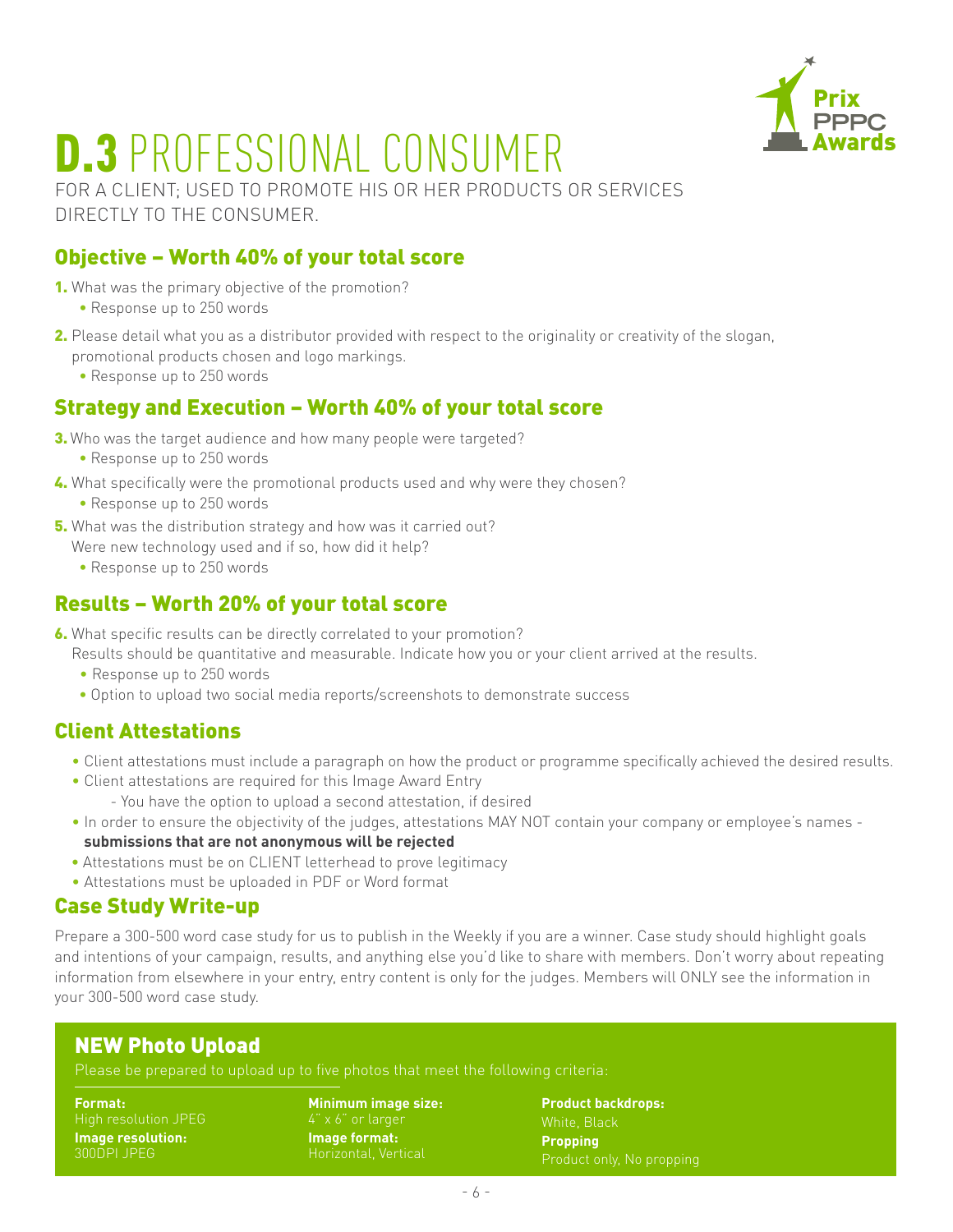

### D.4 MULTIPLE AUDIENCES

FOR A CLIENT; TARGETING MORE THAN ONE AUDIENCE AT DIFFERENT LEVELS, SUCH AS DEALERS AND CONSUMERS.

#### Objective – Worth 40% of your total score

- 1. What was the primary objective of the promotion? • Response up to 250 words
- 2. Please detail what you as a distributor provided with respect to the originality or creativity of the slogan, promotional products chosen and logo markings.
	- Response up to 250 words

#### Strategy and Execution – Worth 40% of your total score

- 3. Who was the target audience and how many people were targeted?
	- Response up to 250 words
- 4. What specifically were the promotional products used and why were they chosen?
	- Response up to 250 words
- **5.** What was the distribution strategy and how was it carried out?
	- Were new technology used and if so, how did it help?
		- Response up to 250 words

#### Results – Worth 20% of your total score

6. What specific results can be directly correlated to your promotion?

Results should be quantitative and measurable. Indicate how you or your client arrived at the results.

- Response up to 250 words
- Option to upload two social media reports/screenshots to demonstrate success

#### Client Attestations

- Client attestations must include a paragraph on how the product or programme specifically achieved the desired results.
- Client attestations are required for this Image Award Entry - You have the option to upload a second attestation, if desired
- In order to ensure the objectivity of the judges, attestations MAY NOT contain your company or employee's names **submissions that are not anonymous will be rejected**
- Attestations must be on CLIENT letterhead to prove legitimacy
- Attestations must be uploaded in PDF or Word format

#### Case Study Write-up

Prepare a 300-500 word case study for us to publish in the Weekly if you are a winner. Case study should highlight goals and intentions of your campaign, results, and anything else you'd like to share with members. Don't worry about repeating information from elsewhere in your entry, entry content is only for the judges. Members will ONLY see the information in your 300-500 word case study.

#### NEW Photo Upload

Please be prepared to upload up to five photos that meet the following criteria:

**Format:**  High resolution JPEG **Image resolution:**  300DPI JPEG

**Minimum image size: Image format:** Horizontal, Vertical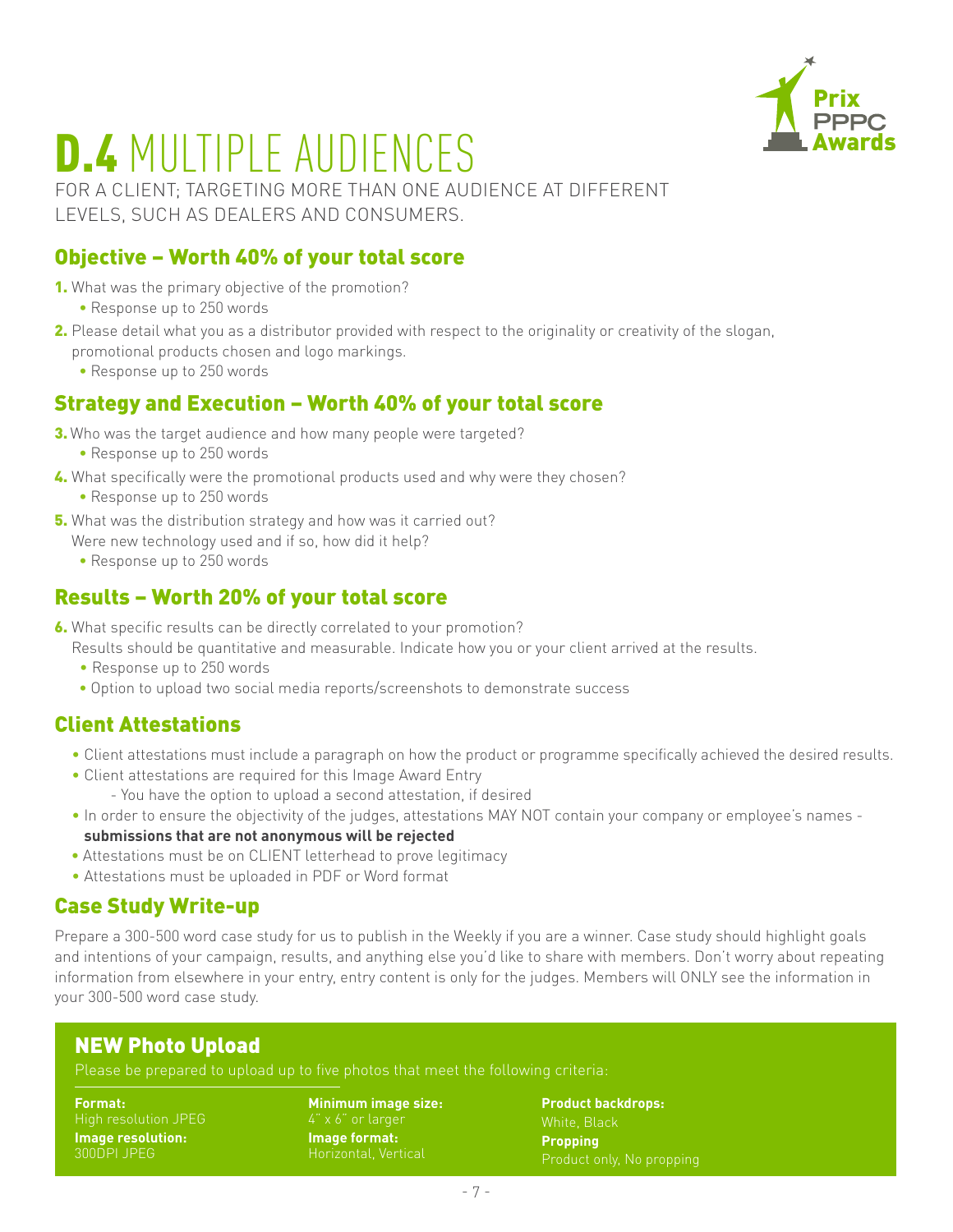

# D.5 NOT FOR PROFIT

FOR A NOT-FOR-PROFIT CLIENT

(including but not limited to no-profit organizations). Includes public service or political organizations, as well as fund-raising appeals directed to the general public, donors, volunteers and voters.

### Objective – Worth 40% of your total score

- 1. What was the primary objective of the promotion?
	- Response up to 250 words
- 2. Please detail what you as a distributor provided with respect to the originality or creativity of the slogan, promotional products chosen and logo markings.
	- Response up to 250 words

#### Strategy and Execution – Worth 40% of your total score

- **3.** Who was the target audience and how many people were targeted?
	- Response up to 250 words
- 4. What specifically were the promotional products used and why were they chosen?
	- Response up to 250 words
- 5. What was the distribution strategy and how was it carried out?
	- Were new technology used and if so, how did it help?
	- Response up to 250 words

#### Results – Worth 20% of your total score

- 6. What specific results can be directly correlated to your promotion?
	- Results should be quantitative and measurable. Indicate how you or your client arrived at the results.
	- Response up to 250 words
	- Option to upload two social media reports/screenshots to demonstrate success

#### Client Attestations

- Client attestations must include a paragraph on how the product or programme specifically achieved the desired results.
- Client attestations are required for this Image Award Entry - You have the option to upload a second attestation, if desired
- In order to ensure the objectivity of the judges, attestations MAY NOT contain your company or employee's names **submissions that are not anonymous will be rejected**
- Attestations must be on CLIENT letterhead to prove legitimacy
- Attestations must be uploaded in PDF or Word format

#### Case Study Write-up

Prepare a 300-500 word case study for us to publish in the Weekly if you are a winner. Case study should highlight goals and intentions of your campaign, results, and anything else you'd like to share with members. Don't worry about repeating information from elsewhere in your entry, entry content is only for the judges. Members will ONLY see the information in your 300-500 word case study.

### NEW Photo Upload

**Format:**  High resolution JPEG **Image resolution:**  300DPI JPEG

**Minimum image size:** 4" x 6" or larger **Image format:** Horizontal, Vertical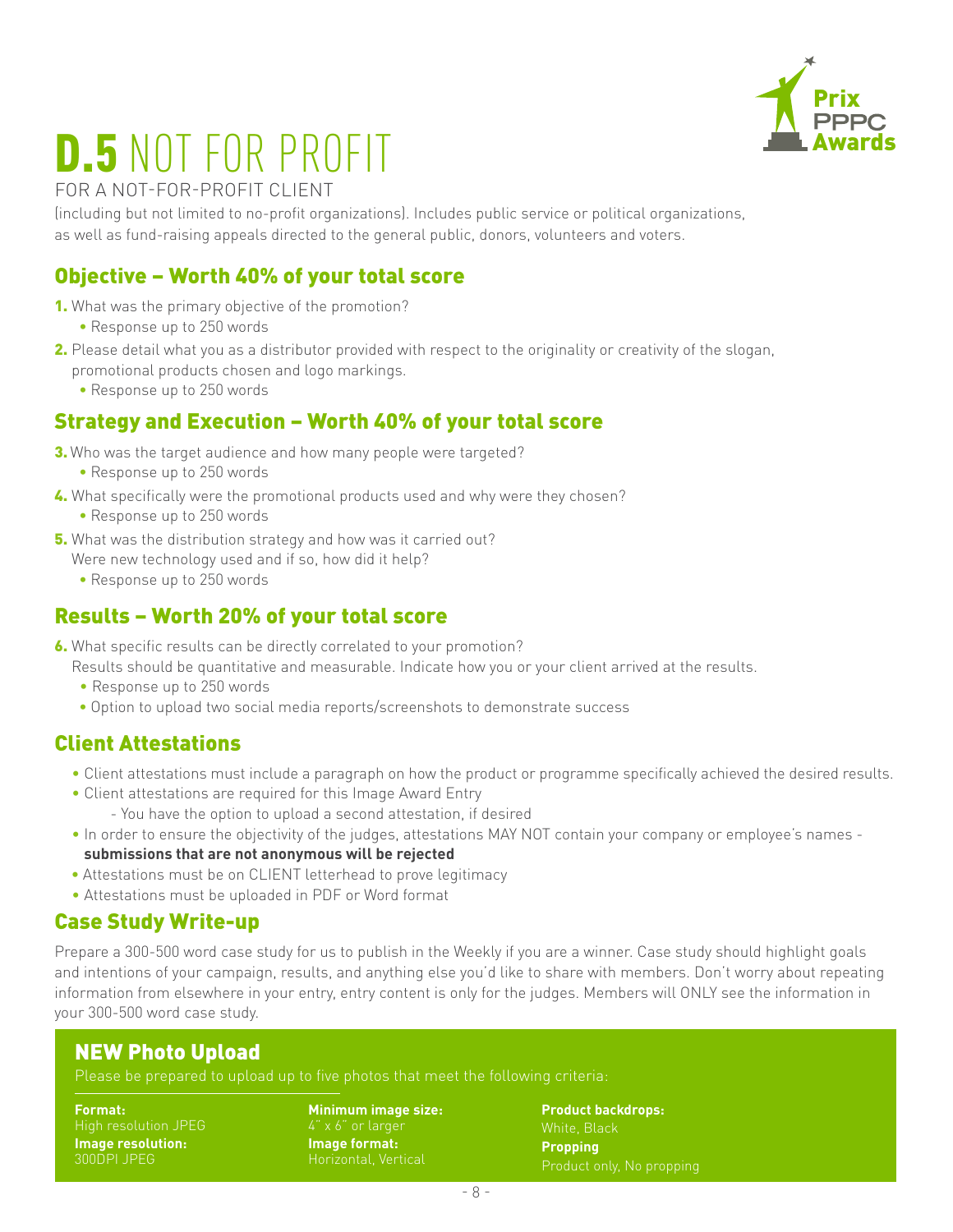

### D.6 PREMIUMS & INCENTIVES/ CONTESTS

FOR A CLIENT; DESIGNED TO STIMULATE ACTION ON THE PART OF THE AWARD RECIPIENT, SUCH AS SALES INCENTIVES OR EMPLOYEE CONTESTS.

#### Objective – Worth 40% of your total score

- 1. What was the primary objective of the promotion? • Response up to 250 words
- 2. Please detail what you as a distributor provided with respect to the originality or creativity of the slogan, promotional products chosen and logo markings.
	- Response up to 250 words

#### Strategy and Execution – Worth 40% of your total score

- 3. Who was the target audience and how many people were targeted?
	- Response up to 250 words
- 4. What specifically were the promotional products used and why were they chosen?
	- Response up to 250 words
- **5.** What was the distribution strategy and how was it carried out?
	- Were new technology used and if so, how did it help?
		- Response up to 250 words

#### Results – Worth 20% of your total score

6. What specific results can be directly correlated to your promotion?

Results should be quantitative and measurable. Indicate how you or your client arrived at the results.

- Response up to 250 words
- Option to upload two social media reports/screenshots to demonstrate success

#### Client Attestations

- Client attestations must include a paragraph on how the product or programme specifically achieved the desired results.
- Client attestations are required for this Image Award Entry - You have the option to upload a second attestation, if desired
- In order to ensure the objectivity of the judges, attestations MAY NOT contain your company or employee's names **submissions that are not anonymous will be rejected**
- Attestations must be on CLIENT letterhead to prove legitimacy
- Attestations must be uploaded in PDF or Word format

#### Case Study Write-up

Prepare a 300-500 word case study for us to publish in the Weekly if you are a winner. Case study should highlight goals and intentions of your campaign, results, and anything else you'd like to share with members. Don't worry about repeating information from elsewhere in your entry, entry content is only for the judges. Members will ONLY see the information in your 300-500 word case study.

### NEW Photo Upload

**Format:**  High resolution JPEG **Image resolution:**  300DPI JPEG

**Minimum image size: Image format:** Horizontal, Vertical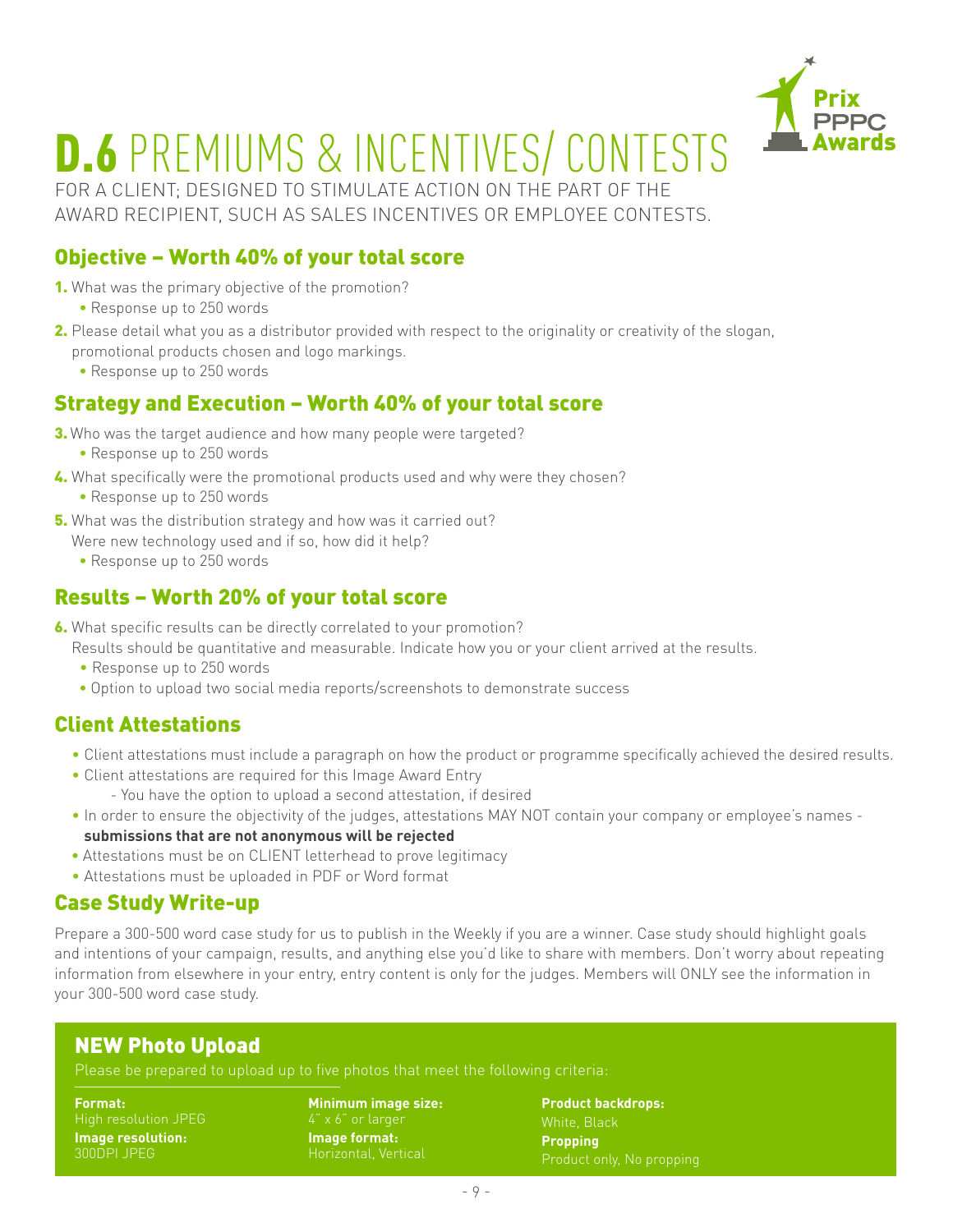

## D.7 DISTRIBUTOR SELF-PROMOTION

FOR YOUR OWN EXTERNAL USE; TO PROMOTE YOUR COMPANY, PRODUCTS AND SERVICES TO YOUR CLIENTS, EXISTING AND POTENTIAL.

#### Objective – Worth 40% of your total score

- 1. What was the primary objective of the promotion? • Response up to 250 words
- 2. Please detail what you as a distributor provided with respect to the originality or creativity of the slogan, promotional products chosen and logo markings.
	- Response up to 250 words

#### Strategy and Execution – Worth 40% of your total score

- **3.** Who was the target audience and how many people were targeted?
	- Response up to 250 words
- 4. What specifically were the promotional products used and why were they chosen? • Response up to 250 words
- **5.** What was the distribution strategy and how was it carried out?
	- Were new technology used and if so, how did it help?
	- Response up to 250 words

#### Results – Worth 20% of your total score

- 6. What specific results can be directly correlated to your promotion?
	- Results should be quantitative and measurable. Indicate how you or your client arrived at the results.
	- Response up to 250 words
	- Option to upload two social media reports/screenshots to demonstrate success

### Case Study Write-up

Prepare a 300-500 word case study for us to publish in the Weekly if you are a winner. Case study should highlight goals and intentions of your campaign, results, and anything else you'd like to share with members. Don't worry about repeating information from elsewhere in your entry, entry content is only for the judges. Members will ONLY see the information in your 300-500 word case study.

### NEW Photo Upload

**Format:**  High resolution JPEG **Image resolution:**  300DPI JPEG

**Minimum image size: Image format:** Horizontal, Vertical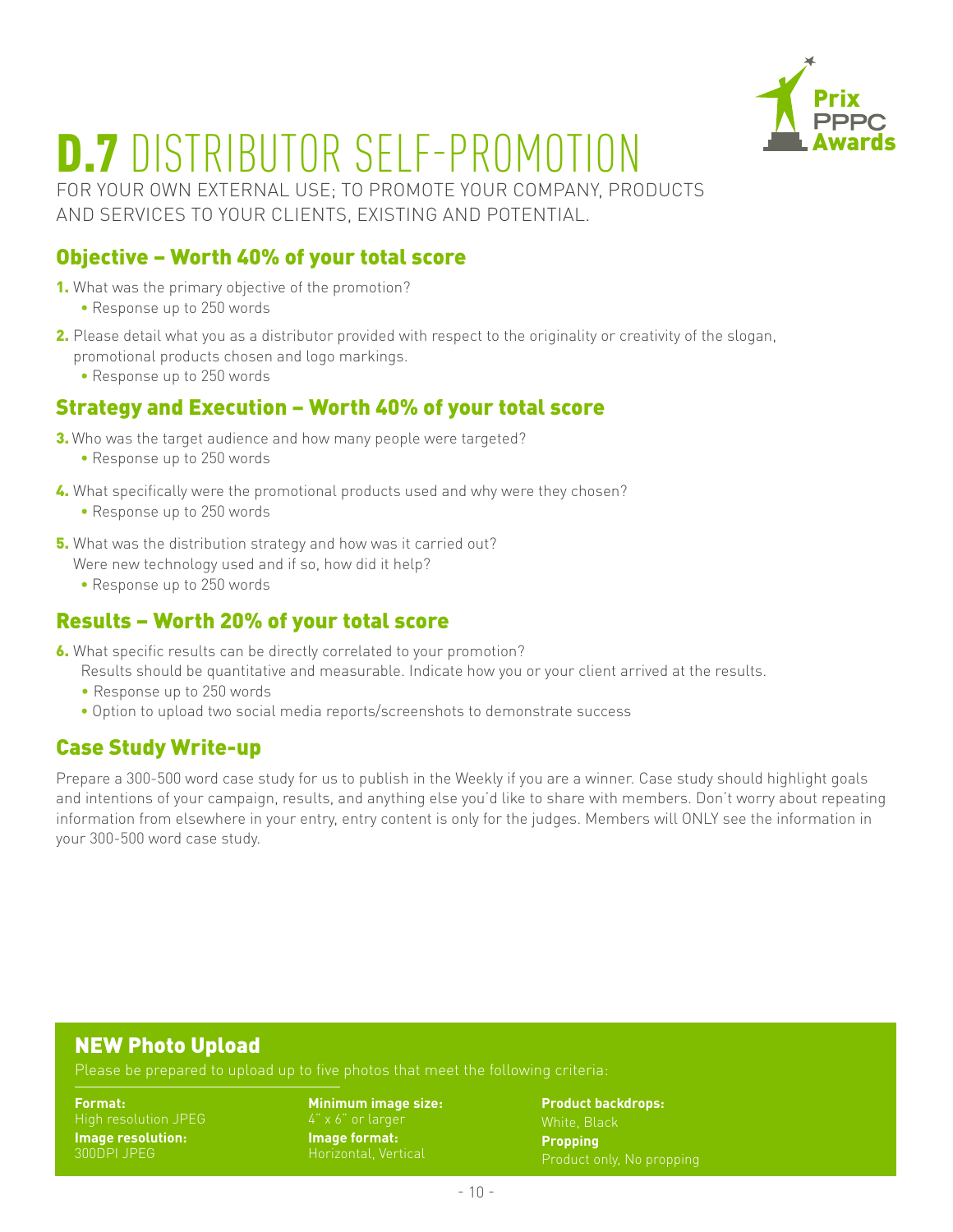

### **D.8** CATALOGUE PROGRAMME

FOR A CLIENT; INCLUDES A PRINTED OR ON-LINE PROMOTIONAL PRODUCTS CATALOGUE. JUDGED ON OVERALL PROGRAMME CONCEPT AND SUCCESS, NOT ON CATALOGUE PRESENTATION, LAYOUT OR CONTENT.

#### Objective – Worth 40% of your total score

- 1. What was the primary objective of the promotion?
	- Response up to 250 words
- 2. Please detail what you as a distributor provided with respect to the originality or creativity of the slogan, promotional products chosen and logo markings.
	- Response up to 250 words

#### Strategy and Execution – Worth 40% of your total score

- **3.** Who was the target audience and how many people were targeted?
	- Response up to 250 words
- 4. What specifically were the promotional products used and why were they chosen?
	- Response up to 250 words
- **5.** What was the distribution strategy and how was it carried out?
	- Were new technology used and if so, how did it help?
	- Response up to 250 words

#### Results – Worth 20% of your total score

- 6. What specific results can be directly correlated to your promotion?
	- Results should be quantitative and measurable. Indicate how you or your client arrived at the results.
	- Response up to 250 words
	- Option to upload two social media reports/screenshots to demonstrate success

#### Client Attestations

- Client attestations must include a paragraph on how the product or programme specifically achieved the desired results.
- Client attestations are required for this Image Award Entry - You have the option to upload a second attestation, if desired
- In order to ensure the objectivity of the judges, attestations MAY NOT contain your company or employee's names **submissions that are not anonymous will be rejected**
- Attestations must be on CLIENT letterhead to prove legitimacy
- Attestations must be uploaded in PDF or Word format

#### NEW Catalogue Upload

#### NEW Photo Upload

**Format:**  High resolution JPEG **Image resolution:**  300DPI JPEG

**Minimum image size: Image format:** Horizontal, Vertical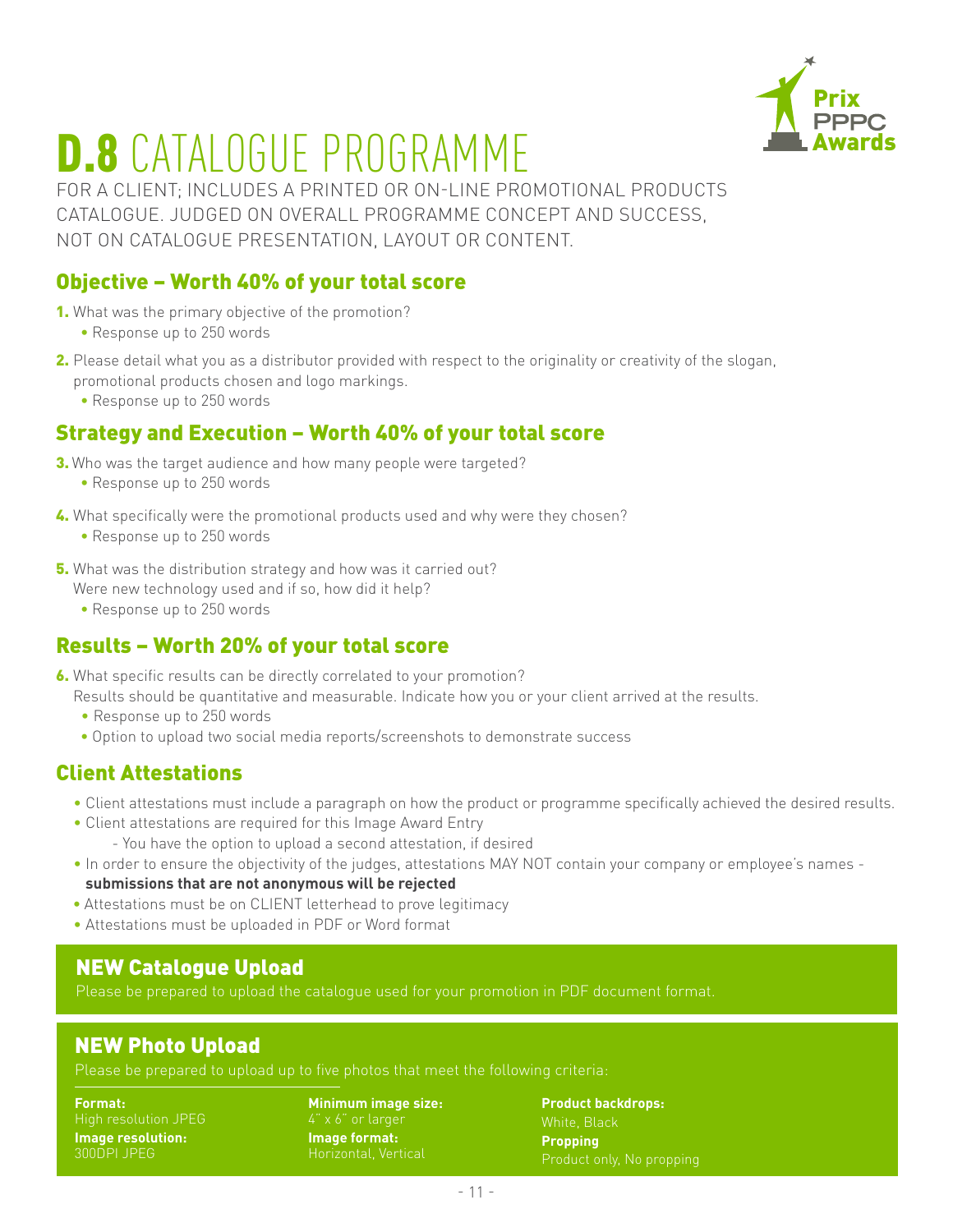## D.9 BUSINESS TO BUSINESS



FOR A CLIENT; DESIGNED TO PROMOTE HIS/HER PRODUCTS OR SERVICES IN SOLICITING ADDITIONAL CLIENTS, TO GENERATE SALES LEADS, TO PROMOTE CLIENT LOYALTY, TO INDUCE RESPONSE AND/OR TRIAL OR TO ENCOURAGE ATTENDANCE AT TRADE SHOWS, OPEN HOUSES, ANNIVERSARIES, ETC.

#### Objective – Worth 40% of your total score

- 1. What was the primary objective of the promotion? • Response up to 250 words
- 2. Please detail what you as a distributor provided with respect to the originality or creativity of the slogan, promotional products chosen and logo markings.
	- Response up to 250 words

#### Strategy and Execution – Worth 40% of your total score

- **3.** Who was the target audience and how many people were targeted?
	- Response up to 250 words
- 4. What specifically were the promotional products used and why were they chosen?
	- Response up to 250 words
- **5.** What was the distribution strategy and how was it carried out?
	- Were new technology used and if so, how did it help?
	- Response up to 250 words

#### Results – Worth 20% of your total score

- 6. What specific results can be directly correlated to your promotion?
	- Results should be quantitative and measurable. Indicate how you or your client arrived at the results.
	- Response up to 250 words
	- Option to upload two social media reports/screenshots to demonstrate success

#### Client Attestations

- Client attestations must include a paragraph on how the product or programme specifically achieved the desired results.
- Client attestations are required for this Image Award Entry - You have the option to upload a second attestation, if desired
- In order to ensure the objectivity of the judges, attestations MAY NOT contain your company or employee's names **submissions that are not anonymous will be rejected**
- Attestations must be on CLIENT letterhead to prove legitimacy
- Attestations must be uploaded in PDF or Word format

#### Case Study Write-up

Prepare a 300-500 word case study for us to publish in the Weekly if you are a winner. Case study should highlight goals and intentions of your campaign, results, and anything else you'd like to share with members. Don't worry about repeating information from elsewhere in your entry, entry content is only for the judges. Members will ONLY see the information in your 300-500 word case study.

### NEW Photo Upload

**Format:**  High resolution JPEG **Image resolution:**  300DPI JPEG

**Minimum image size: Image format:** Horizontal, Vertical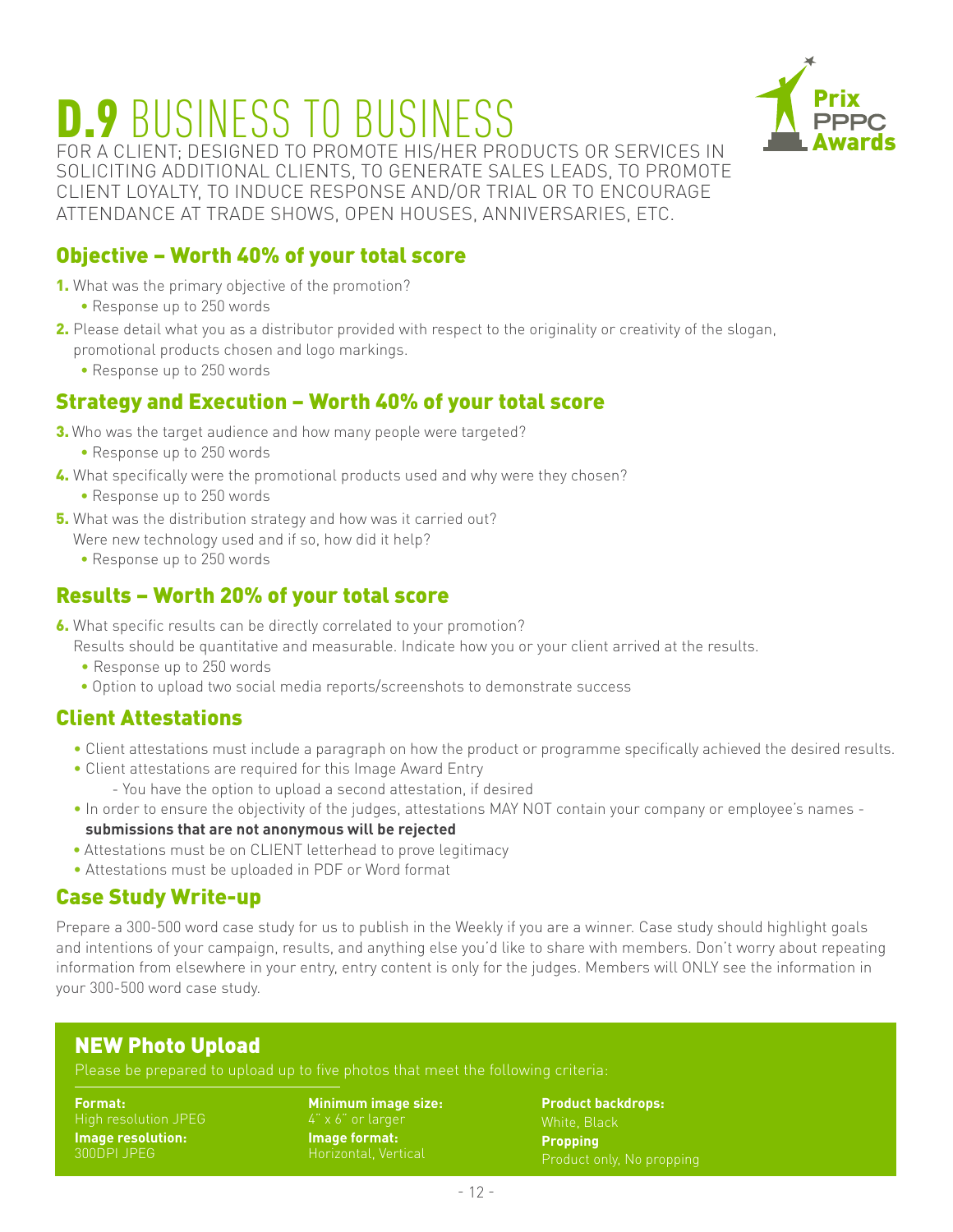# DS.1 BEST IN SUSTAINABILITY



A PRODUCT OR PROGRAM YOU HAVE CREATED FOR YOU OR YOUR CLIENT TO ADDRESS ENVIRONMENTAL CONCERNS. FOR EXAMPLE, USING RECYCLED OR ECO-FRIENDLY PRODUCTS AND MATERIALS.

#### Objective – Worth 40% of your total score

- **1.** What was the primary objective of the promotion?
	- Response up to 250 words
- 2. Please detail what you as a distributor provided with respect to the originality or creativity of the slogan, promotional products chosen and logo markings.
	- Response up to 250 words

#### Strategy and Execution – Worth 40% of your total score

- **3.** Who was the target audience and how many people were targeted?
	- Response up to 250 words
- 4. What specifically were the promotional products used and why were they chosen?
	- Response up to 250 words
- **5.** What was the distribution strategy and how was it carried out?
	- Were new technology used and if so, how did it help?
	- Response up to 250 words

#### Results – Worth 20% of your total score

6. What specific results can be directly correlated to your promotion?

Results should be quantitative and measurable. Indicate how you or your client arrived at the results.

- Response up to 250 words
- Option to upload two social media reports/screenshots to demonstrate success

#### Client Attestations

- Client attestations must include a paragraph on how the product or programme specifically achieved the desired results.
- Client attestations are required for this Image Award Entry
	- You have the option to upload a second attestation, if desired
- In order to ensure the objectivity of the judges, attestations MAY NOT contain your company or employee's names **submissions that are not anonymous will be rejected**
- Attestations must be on CLIENT letterhead to prove legitimacy
- Attestations must be uploaded in PDF or Word format

### Case Study Write-up

Prepare a 300-500 word case study for us to publish in the Weekly if you are a winner. Case study should highlight goals and intentions of your campaign, results, and anything else you'd like to share with members. Don't worry about repeating information from elsewhere in your entry, entry content is only for the judges. Members will ONLY see the information in your 300-500 word case study.

### NEW Photo Upload

**Format:**  High resolution JPEG **Image resolution:**  300DPI JPEG

**Minimum image size: Image format:** Horizontal, Vertical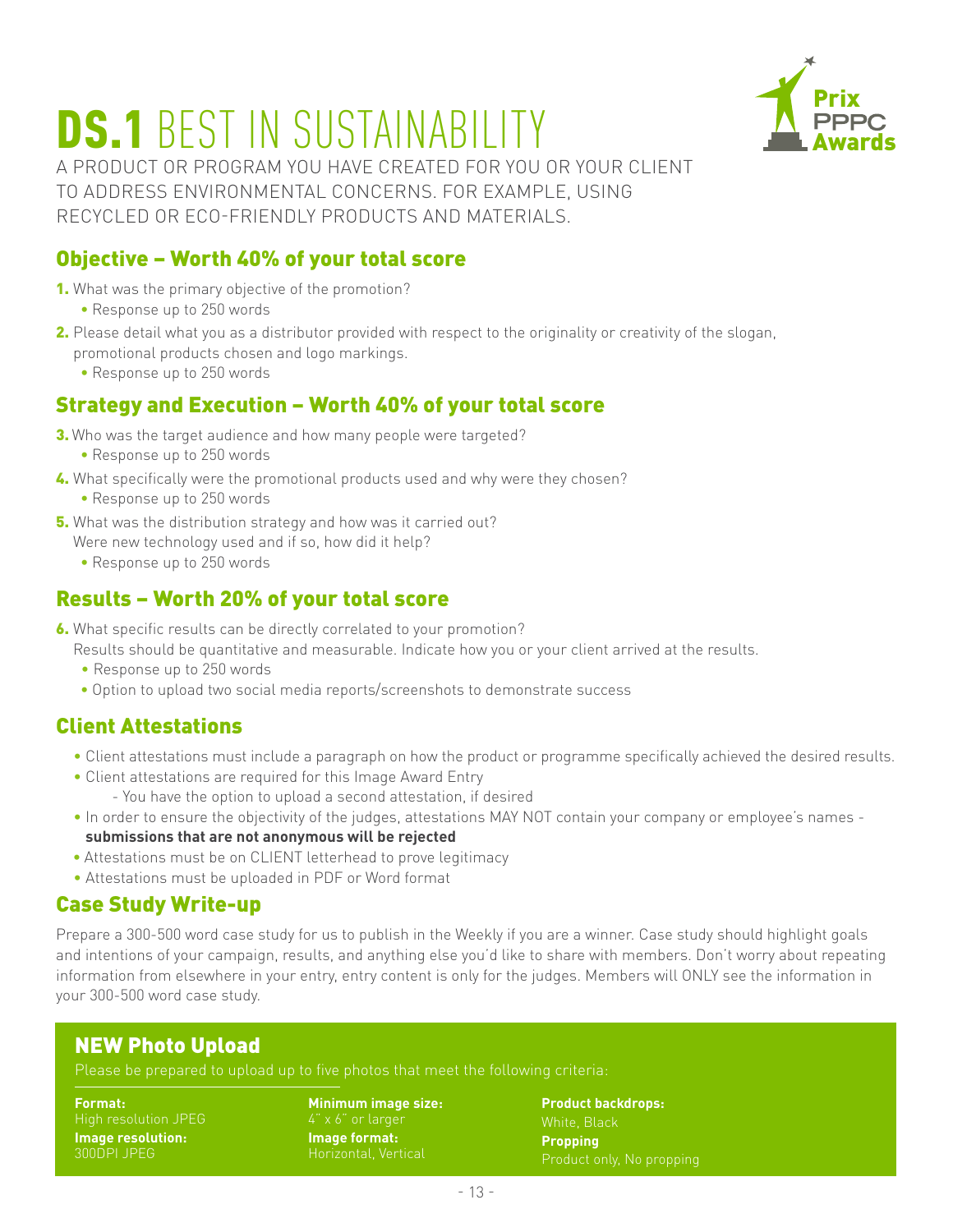

### DS.2 BEST EMBROIDERY

An embroidered promotional product developed for a client.

**You must mail a hard copy of your artwork and the physical product for this category.**

#### Details – Worth 35% of your total score

- 1. How sharp in detail was the embroidery? Including stich count, how the colours and special thread stitches were used to reflect line drawings and halftones if any in artwork.
	- Response up to 250 words
- 2. List different stich types used.
	- Response up to 250 words

#### Material – Worth 30% of your total score

- **3.** What materials were you working with?
	- Response up to 250 words
- 4. Explain any challenges involved and how you dealt with it, ie: thickness, position, etc.
	- Response up to 250 words

#### Quality – Worth 20% of your total score

- **5.** Explain the skills required to achieve the final results.
	- Response up to 250 words

#### Impact – Worth 15% of your total score

- 6. How did it stand out in terms of visual impact?
	- Response up to 250 words

### Case Study Write-up

Prepare a 300-500 word case study for us to publish in the Weekly if you are a winner. Case study should highlight goals and intentions of your campaign, results, and anything else you'd like to share with members. Don't worry about repeating information from elsewhere in your entry, entry content is only for the judges. Members will ONLY see the information in your 300-500 word case study.

This category still requires in-person judging and a mailed physical entry SEND ENTRIES TO: PPPC AWARDS, 503-386 BROADWAY, WINNIPEG, MB R3C 3R6

#### NEW Photo Upload

**Format:**  High resolution JPEG **Image resolution:**  300DPI JPEG

**Minimum image size: Image format:** Horizontal, Vertical